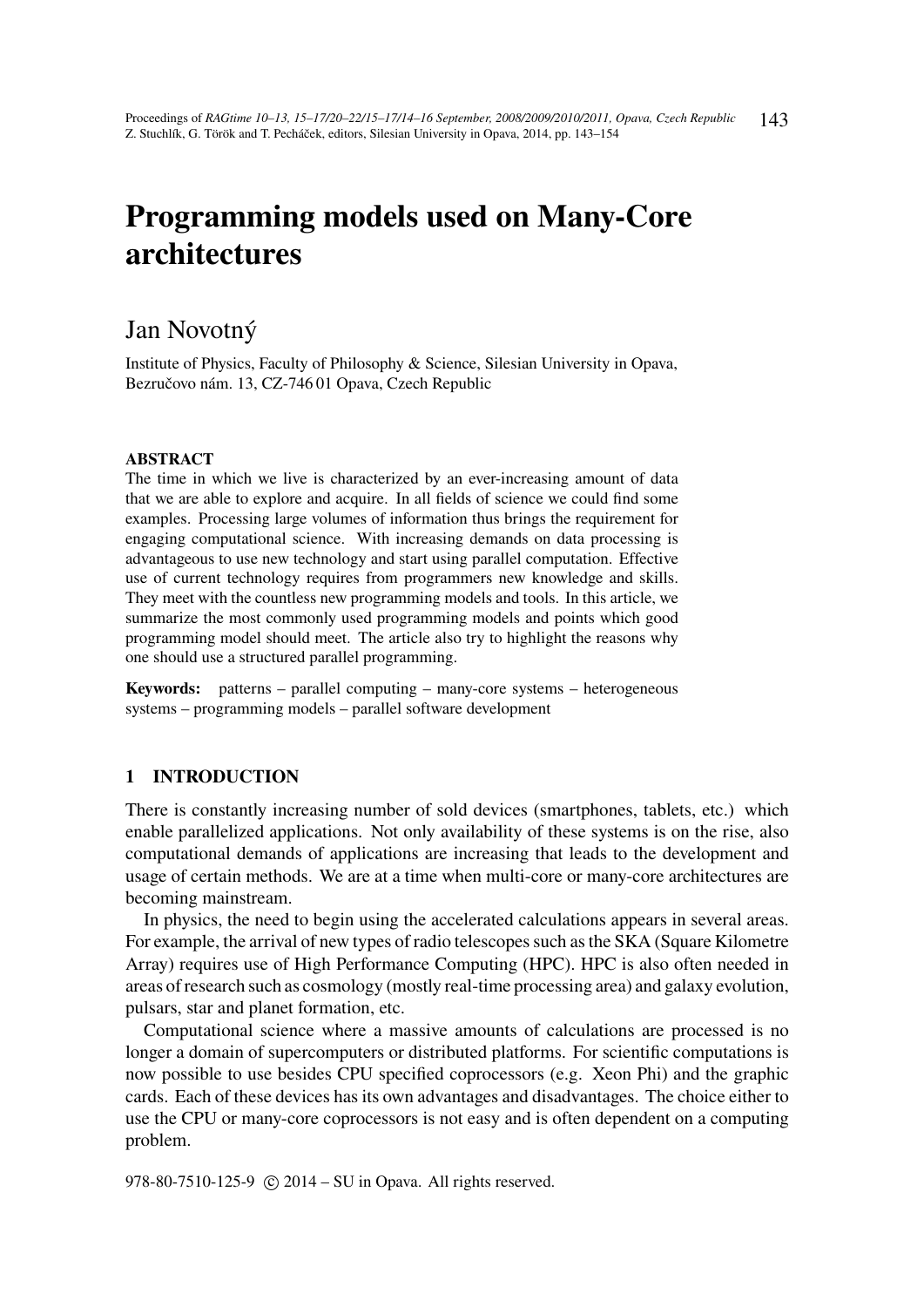It turns out that to get better performance, it is necessary to abandon the serial programming and start from the beginning using the parallel program development approach. Generally, it appears as the best to use a so-called heterogeneous approach. That is a division of the algorithm into several parts and calculations, which are distributed among different computational units (hosts and devices).

Nevertheless, the programmer should keep in mind that his main goal is to write scalable code, i.e. code should be able to use any amount of available parallel hardware.

Software engineers designing parallel programs have several options how to proceed. Their choice is often dependent on their skills, experience and intended objective of the application itself.

One of the easiest way is to rewrite few lines of the existing serial program or add specific lines (e.g. Directives) and use compilers ability of auto-parallelization. The other way is to use structured patterns of parallelism. The use of these patterns has it's advantages, such as ease of readability, scalability, extensibility and so on. Most patterns avoid nondeterministic behaviour as well as the serial programming, which is deterministic by nature.

Using current programming tools may nevertheless lead to worse results because of unnecessary serialization. Among programmers, this is known as a serial trap. Recognition and avoidance is perhaps the hardest part of parallel programming.

For example imagine you have two workers and four tasks. One worker take the first two tasks and the second worker the rest. The two workers can run in parallel as long as there is no dependency between the four tasks. But if there is some, like the third task need results from the first task, the system need to run serially. Moreover sometimes you can find that each task can take different time to process. If you cannot divide further then the total running time of the program is the sum of the dependent tasks or the task that takes longest. This is the *span* of example above.

We are in an era in which to get any enhancements in application performance we must use *parallel thinking*. Together with the above mentioned patterns finding serial traps is deemed as a first step to think parallel.

#### 2 MOTIVATION

Hardware is parallel by nature because of several techniques like instruction level parallelism (ILP), pipelining, vector instructions, hyperthreading, etc. but CPU architects and designers made it so that CPU seemed serial on the outside. CPUs started to use implicit parallel operations long ago without programmers explicitly telling them to do so. That is so-called *serial illusion*. More about this problem could be found in literature.(McCool et al., 2008) Programmers depended on this illusion for a long time and now this approach does not lead to any significant improvement as is shown in the right bottom of the Fig. 1. Moreover the performance of serial program will not grow over time as show dark blue and green color in the figure.

To achieve improvement programmer can either rewrite the sequential code with special directives or use the compiler's automatic parallelization tools. However it is not universally working and mostly it comes with no significant improvements as is shown in the Fig. 1. The right bottom part of the figure indicates that the individual benchmark tests are rather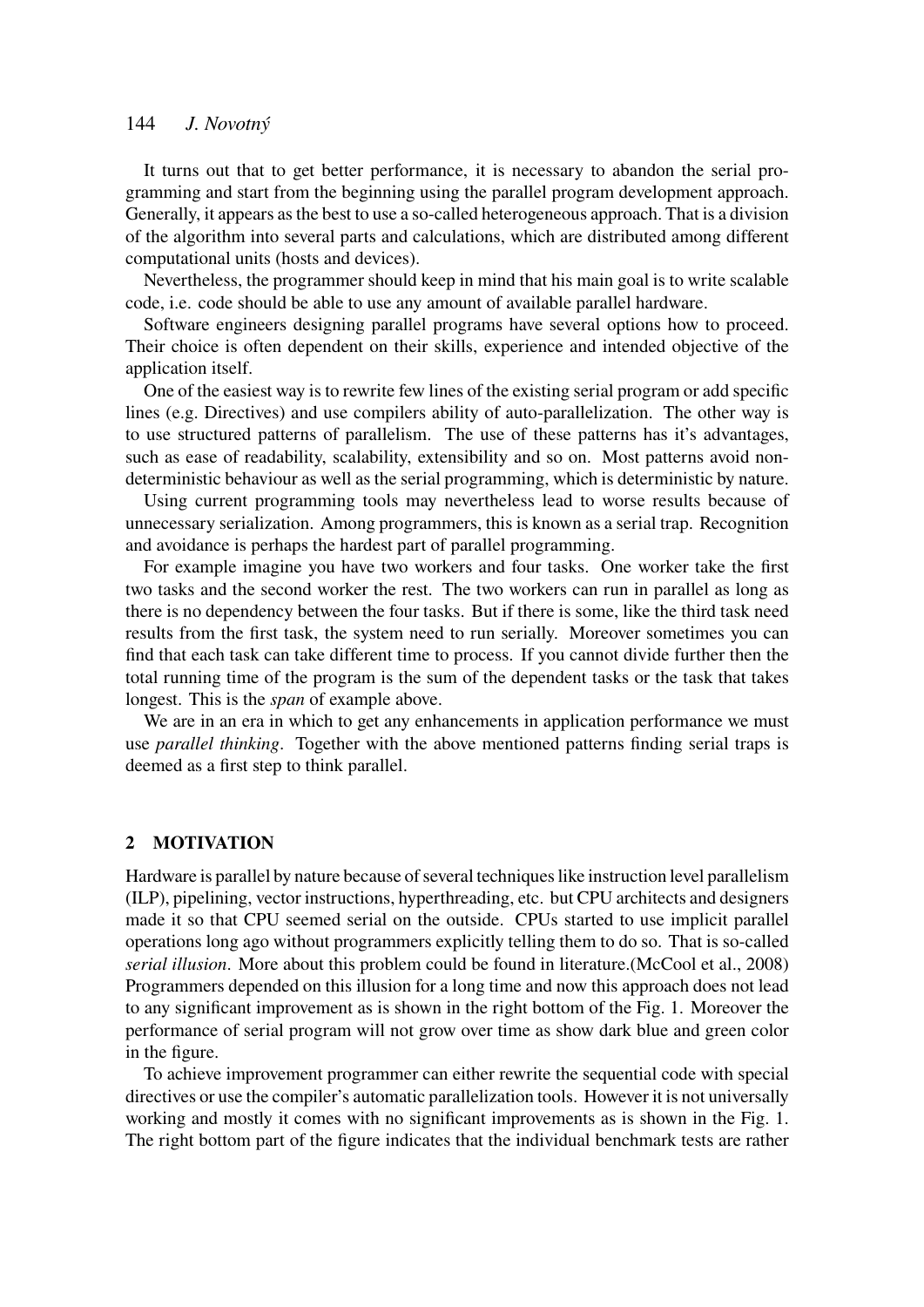

**Processor scaling trends**

Figure 1. The figure is showing the trends over the years with emphasizing of the year 2006 when the multi-core era comes. The number of transistors is raising with accordance to the Moore law on the other hand clock rates nowadays are stalling. Data comes from CPU DB.(Stanford VLSI Group, 2014)

flat when the auto-parallelization is allowed.<sup>1</sup> The gain in performance per core using auto-parallelization over the years is not particularly a trend and therefore exploitation of the parallel nature of the hardware generally leads to the need of using the explicit parallel programming.(Herb Sutter, 2005) We are not saying to not use the benefits coming of the rather easy way to run application quicker. We want only stress that auto-parallelization is not always the best choice and in time scale not most effective.

Data in the Fig. 1 come from CPU DB (Danowitz et al., 2012) which gather information about CPU performance since 1973. In the figure could be observed several trends. Firstly we can see that since 1975 until 2006 the clock rate is exponentially increasing. In past the increase of clock rate was enough to improve performance of CPU until it reached so-called power wall, memory wall<sup>2</sup> and *ILP wall*<sup>3</sup>. In the figure since year 2006 can be spotted continual stagnation of clock rate, thermo-design power and performance per Watt. Still

<sup>&</sup>lt;sup>1</sup> The CPU2006 Spec is an industry standard benchmark providing data on CPU performance since beginning of the multicore era around year 2006. To fully understand the nature of these benchmarks we address to read (Stanford Performance Evaluation Corporation, 2014; Subcommittee, 2006).

<sup>&</sup>lt;sup>2</sup> The growth of off-chip memory is not as fast as the on-chip memory. The programmer nowadays cannot ignore the overall data rate (bandwidth) and the time between submitted and satisfied request (latency).

<sup>&</sup>lt;sup>3</sup> The hardware is parallel in nature and for example if two close instructions do not depend on each other, they can be ran parallelly. However the useful limit for most real problems is around six instructions.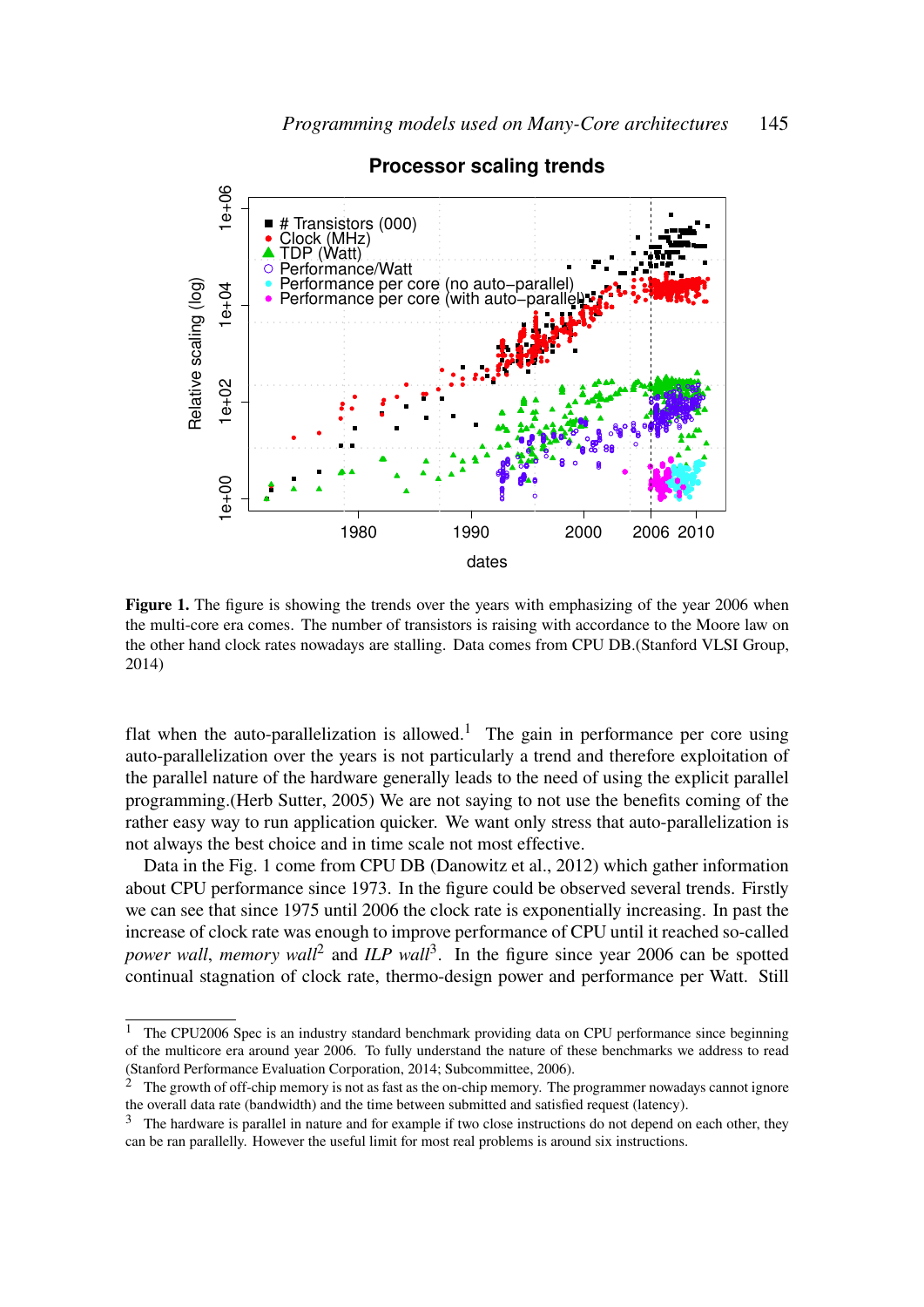according to Moore law the amount of transistors in CPU is growing exponentially and that is why the performance per Watt is slightly going up as demonstrate dark blue color in the Fig. 1.

Secondly, we can see that around year 2004 the increase in thermal design power (green dots) gets to its maximum that can be effectively air-cooled (power wall). That was the most severe issue which appeared and led to creation of multi-core architectures.

Nevertheless, the theoretical performance continues to grow. It is clear that a programmer to obtain better results need to move from just rewriting the serial algorithm (*refactoring*<sup>4</sup>) and using the auto-parallelization. Nowadays to improve the code and be able to scale it in time developers must explicitly specify parallel algorithms.

In many cases the way to *think parallel* and use new programming models seems the best solution. However with that more problems arises: knowledge of new models, finding the most time consuming chain of tasks which needs to be run serially (*span*<sup>5</sup> ), etc.

Finally learning parallel programming side by side with serial programming is not the best approach. Teaching how to think parallel needs to be done from the beginning and alone to avoid certain serial assumptions. Structured approach to parallel programming is essential and it is one of the best strategies for writing effective scalable program. Using a set of patterns with standard names help to design such programs and also aid in readability.

# 3 PARALLEL SOFTWARE DEVELOPMENT

The process of software development today provides various methodologies that have been proven over time. Their structure often helps to set a few questions that are advised to answer before starting programming, or before refactoring. (Figure 2 shows the three most commonly used methods).

These questions may specify for example, exactly what do we want from the application? On which architectures will it run or which hardware is available (this decision is mostly set during the design phase, see 2)? Where are the input data and what type of data have we available? These are the types of questions that will assist us in the software development process and possibly help us find the span of the program.

During the implementation phase, it is also preferable to use development environments and tools such as profilers, debuggers, etc. This fact is highlighted in documentation from nVidia (best practice guide).(nVidia, 2014)

In its essence nVidia best practice guide introduces four elements: assess, parallelize, optimize and deploy (APOD cycle) which is very similar to the spiral methodology. There should be emphasized that this is a cyclical process and it is always necessary to verify the results with a control test in the verification phase.

Finally, McCool et al. (2008) highlight problems that must be discussed in process of parallel algorithm design:

<sup>4</sup> It is true that this is sometimes sufficient, and certainly one of the simplest ways to parallelize code.(Fowler et al., 1999)

<sup>5</sup> Span refers to the longest set of tasks that must run serially. This chain in computer science is known as a critical path.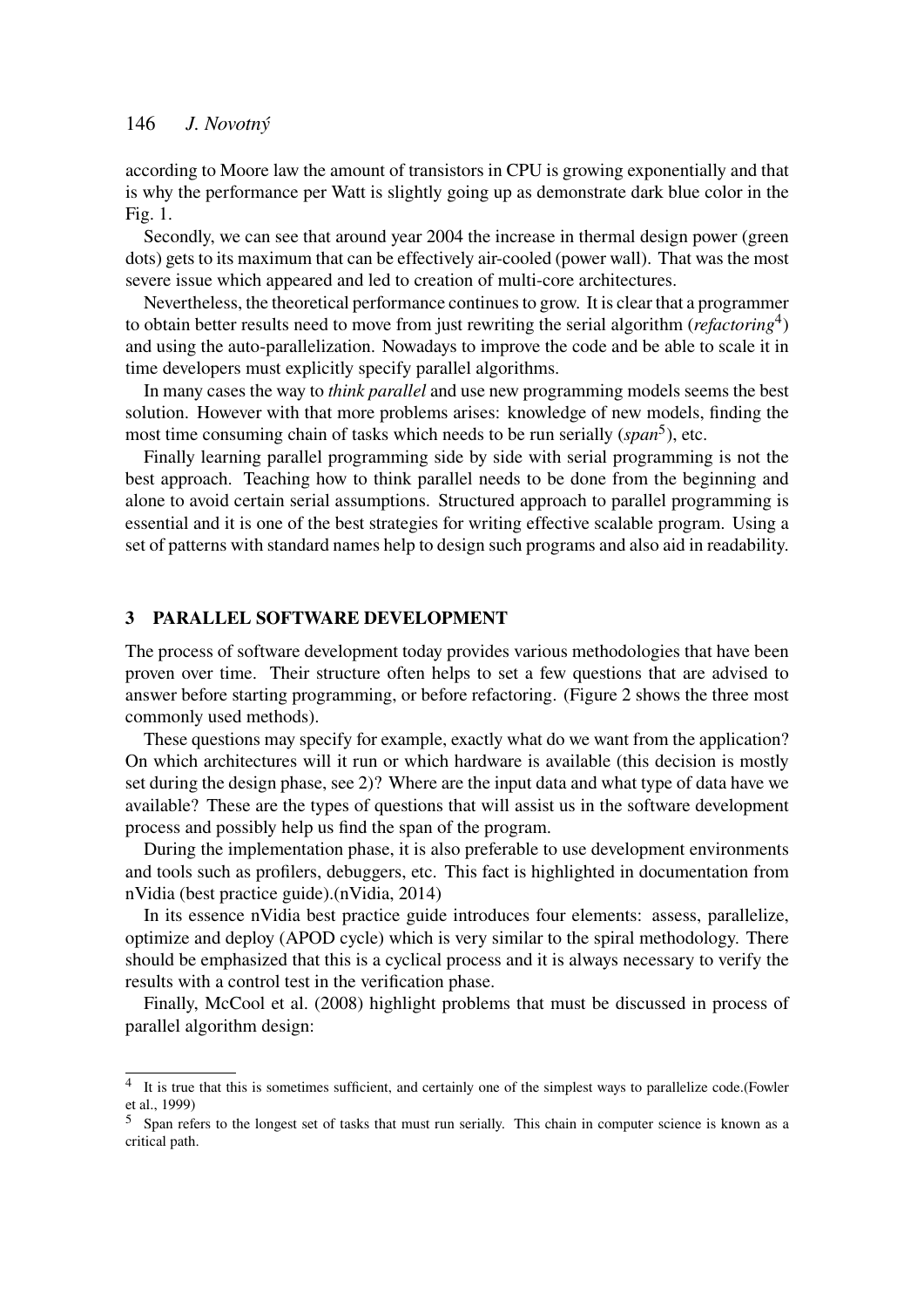

Figure 2. The three basic approaches applied to software development methodology frameworks.(Wikimedia Foundation, 2014)

- "Total amount of computational work.
- Critical path (span).
- Total amount of communication."

In question of amount of computational work we believe in heterogeneous approach, i.e. systems with different kind of units. Every programmable unit has its own specifics and it is favourable to use certain kind depending on its abilities.

Critical path refers to recognition and finding chains of instruction which needs to be run serially as mentioned above in Section 2.

The last mentioned concerns the fact that memory access and communication between cores costs time. How much time it costs depends on the location of the work unit (locality). Relatively low cost are threads which run on the same core, more cost those which share an on-chip memory and even more cost those in another socket. It may indicate that the problem is memory bandwidth limited and not computational limited.<sup>6</sup> Finally we can say that finding the bottleneck of the program is the most critical problem.

# 4 PROGRAMMING MODELS AND PATTERNS

Effective management of communication and redistribution of work is required for meaningful parallel programming. Usage of patterns should facilitate both. Programming models that enable effective implementation of patterns are also necessary.

Unfortunately none of the most widely used programming languages are adapted for needs of parallel programming. However, if we look at the amount of serial code already written, it would be a shame not to reuse it. For this reason, most parallel models are in fact an extension of the current programming practices and tools.

<sup>&</sup>lt;sup>6</sup> In the case of heterogeneous systems must be also taken into account the bandwidth of the PCI Express bus.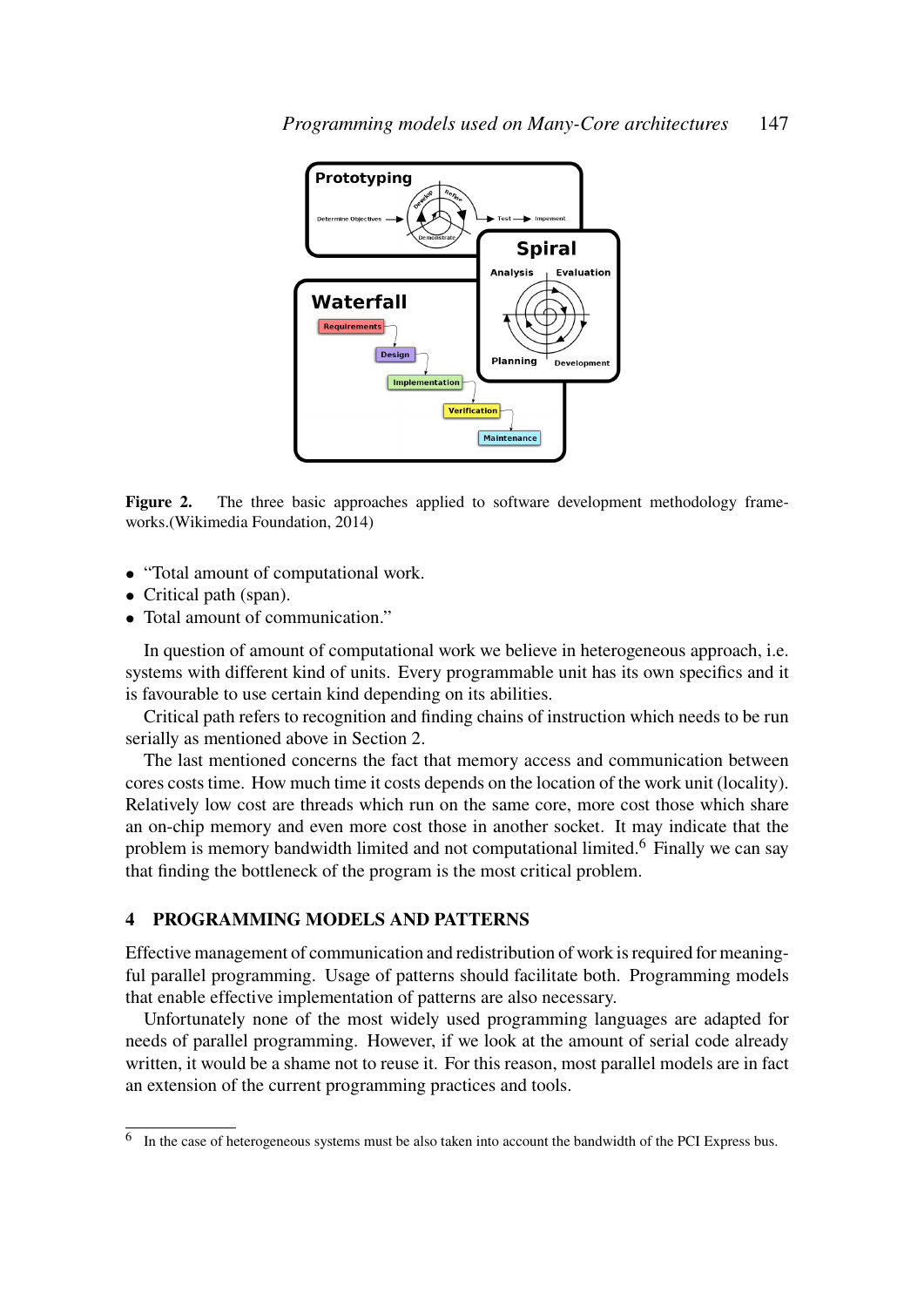

Figure 3. Examples of most frequently used programming models and libraries for parallel programming.(McCool et al., 2008)

In Figure 3 are examples of most frequently used extensions and libraries in industry and science. Despite the fact that each of them has its advantages and disadvantages, it is important to know that the models have the following properties:

- performance,
- productivity,
- portability.

For portability there is need to extend functionality and performance across operating systems and compilers. Programming languages like Java, C and C++ are portable and most of the programming models in the Fig. 3 too. Just CUDA language does not fulfil this criteria. To be able to compile the CUDA code you need to use nVidia compiler and for running the program a CUDA enabled graphics card is required.

In general, using abstractions like elemental functions or array operations is preferable. This approach is better in general than a program specifically suited to concrete hardware although such a program is very efficient. For example each Intel's processor today can support different vector instruction set extension, that is why using abstraction to specify vectorization<sup>7</sup> instead of vector intrinsic<sup>8</sup> is better. However, we must keep in mind that in some cases programming for the specific pieces of hardware is desired.

In terms of productivity models we should make it possible to debug and maintain programs as well as easily implement a range of suitable algorithms and maintain composability. By that we mean the ability to use a feature regardless to other features used in the linked library or elsewhere in the code. Consider a case where this is not true and using for statement somewhere in the code meant that you cannot use if statement anywhere. It's something we do not want, but unfortunately can happen.

<sup>7</sup> Vectorization is a concrete form of parallelism enabling simultaneous computing using vector hardware by instructions such as MMX, SSE, and AVX.

<sup>&</sup>lt;sup>8</sup> Intrinsics seems like a function in programming language but are supported directly by the compiler.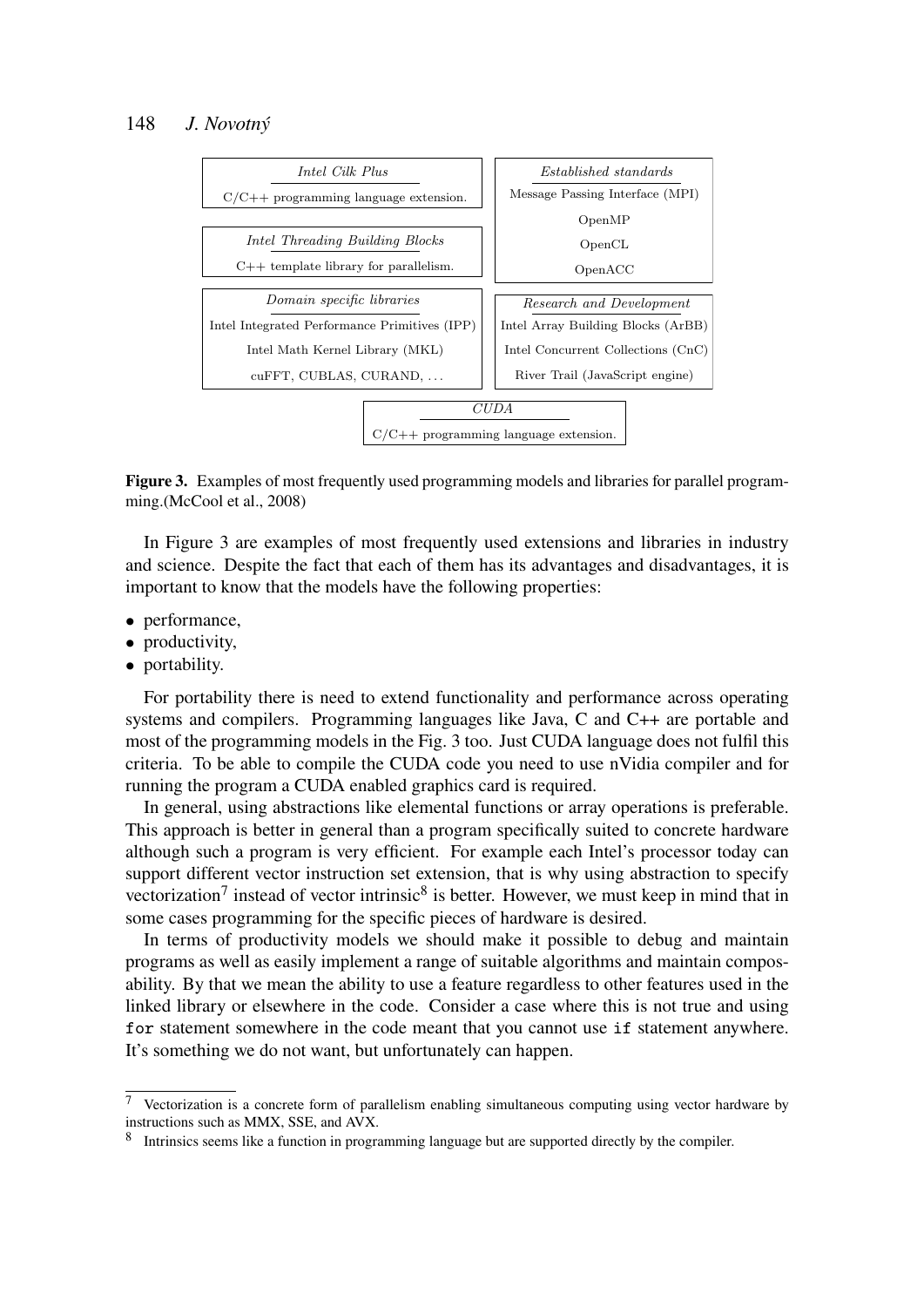*Oversubscription* is another quite common problem, i.e. each use of parallelism could define a new set of threads and so exceed the number of threads that system can handle.

To obtain reasonable improvement of performance we must sustain scalability. In other words, generating more parallelism when the problem grows larger is crucial. This can be achieved by so called data parallelism and each programming model in the figure is supporting it. For example Cilk Plus has a "special" array notation extensions for C and C++ (see, algorithm 1) which explicitly specify data parallelism operations. The ArBB has even simpler solution as long as the data are stored in the appropriate containers. Such abstractions built in the models make possible to use regular data parallelism<sup>9</sup> explicitly and not rely only on the compilers.

Algorithm 1: Examples of vector addition in different programming models.

```
Serial vector addition in C:
for i \leftarrow 0 to 100000 do
 | a[i] = b[i] + c[i];
```
end

*Parallel vector addition in Cilk Plus:*  $a[0:100000] = b[0:100000] + c[0:100000]$ ; *Parallel vector addition in ArBB:* input : a

output: b, c

 $a = b + c$ ;

Above mentioned models and usage of elementary functions or compiler directives such as pragma, are helping to vectorize the code and work in the context of regular data parallelism. At last, sometimes to support vectorization, change of the data layout (array of structures or structure of arrays) is preferable.

Selecting the programming model is not an easy task, despite the fact that some models overlap its functionality, but not portability. Next factor may be the hardware on which will the application run. Other may be the requirement for fine control of architecture or vice versa ease of implementation (see Fig. 4).

Structured programming using patterns is now commonly used and proven method of development of applications in various fields such as natural language learning (Kamiya, 2012), software architectures (Buschmann et al., 1996; Schmidt et al., 2000) and so on. Perhaps that is why they have became best practice tool among the software engineers.(Gamma et al., 1994)

In computer science there are three different strategies: Design Patterns, Implementation Patterns and Algorithmic Strategy Patterns. The first two mentioned have rather abstract character. The first of them can be classified as a high level and the second as a low level

<sup>&</sup>lt;sup>9</sup> That is a subcategory of data parallelism which is mapped onto vector instruction of the hardware.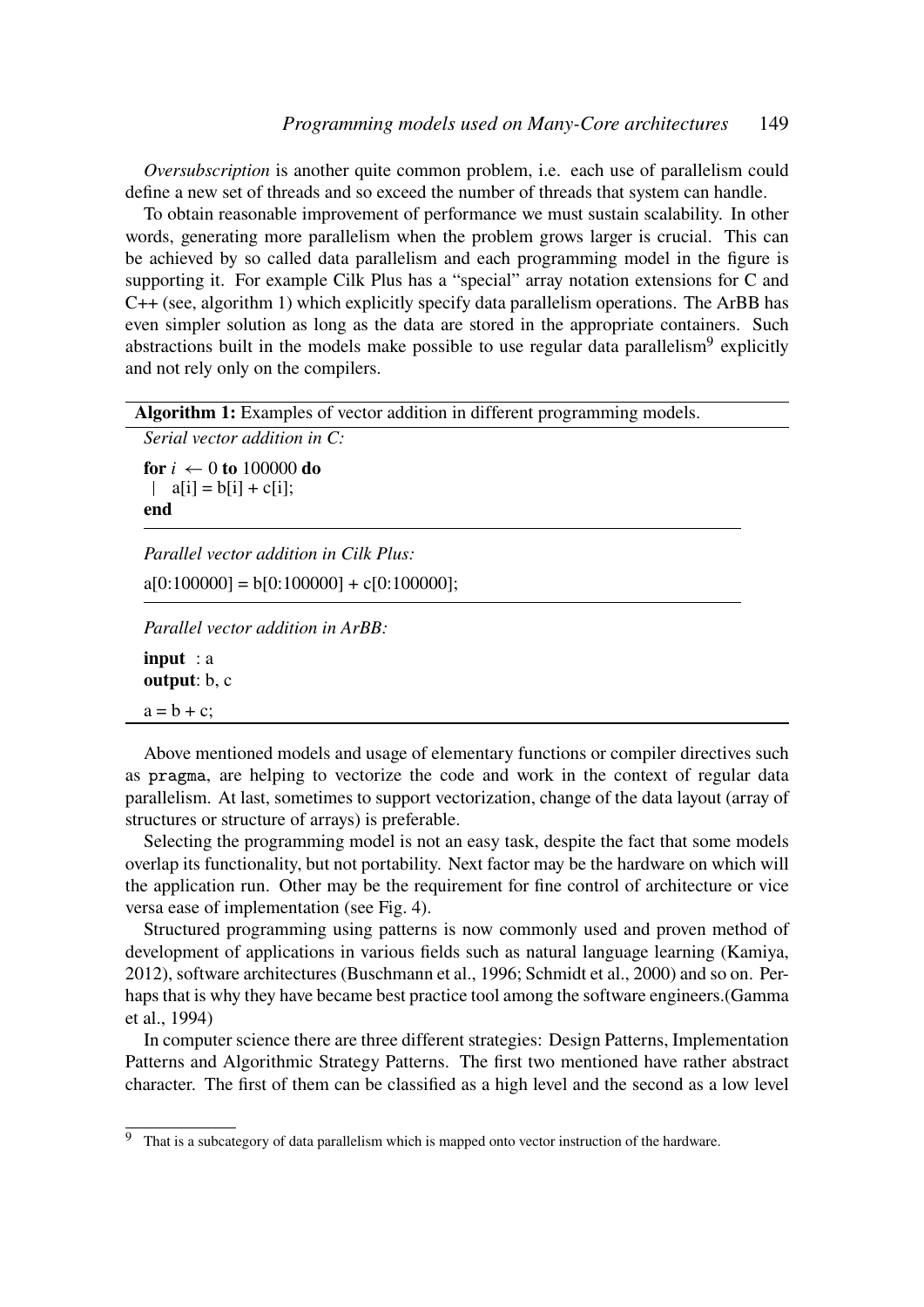

Figure 4. Here is shown the relevance between easy of implementation and fine control from different models provided by Leibnitz Supercomputing Centre in their guide for users.(Leibnitz Supercomputing Centre, Bavarian Academy of Sciences and Humanities, 2014-07-21)

(tied to specific hardware). Algorithmic Strategy pattern lies somewhere between these two, and thanks to it's semantic behaviour and ease of implementation appears to be best choice for most of the cases. Because they affect how your algorithms are organized, we strongly believe that algorithmic strategy patterns are good for learning and teaching parallel thinking. These design in literature are usually so-called algorithmic skeletons.(Cole, 1989; Aldinucci and Danelutto, 2007)

Lots of Algorithmic Strategic Patterns nowadays are already implemented in the programming models and often knowledge of these patterns helps to teach programming languages. Still, knowledge and use of algorithmic skeletons exceeds certain programming languages and models in being more general.

Examples of the three most useful and frequently used patterns are: nesting, mapping and fork-join. Nesting is often used in sequential programming and is important for a modular approach. Yet its transfer to the parallel programme is a challenge. The key to implement map pattern is a division of the problem into smaller tasks and run those parallelly. This is called embarrassing parallelism. Problems where this pattern can be used are well scalable and lead to efficient vectorization. Last pattern: fork-join divide tasks recursively into simpler ones and combines them later. In fact, it is one of the pillars of the strategy divide and conquer in computational science.

All these mentioned patterns highlight that to get good scalable code we need to pay attention to the data parallelism method. In other words, dividing problems into smaller ones with possibility to grow with increasing overall problem size.

Generally, the programmer should use a structured approach for better readability, debugability and scalability of the code. Patterns should be used as basic building blocks. They also become a common vocabulary when discussing ways of how to solve computational problems. In addition, patterns are independent of the usage of a particular programming model, programming language or even computing architecture.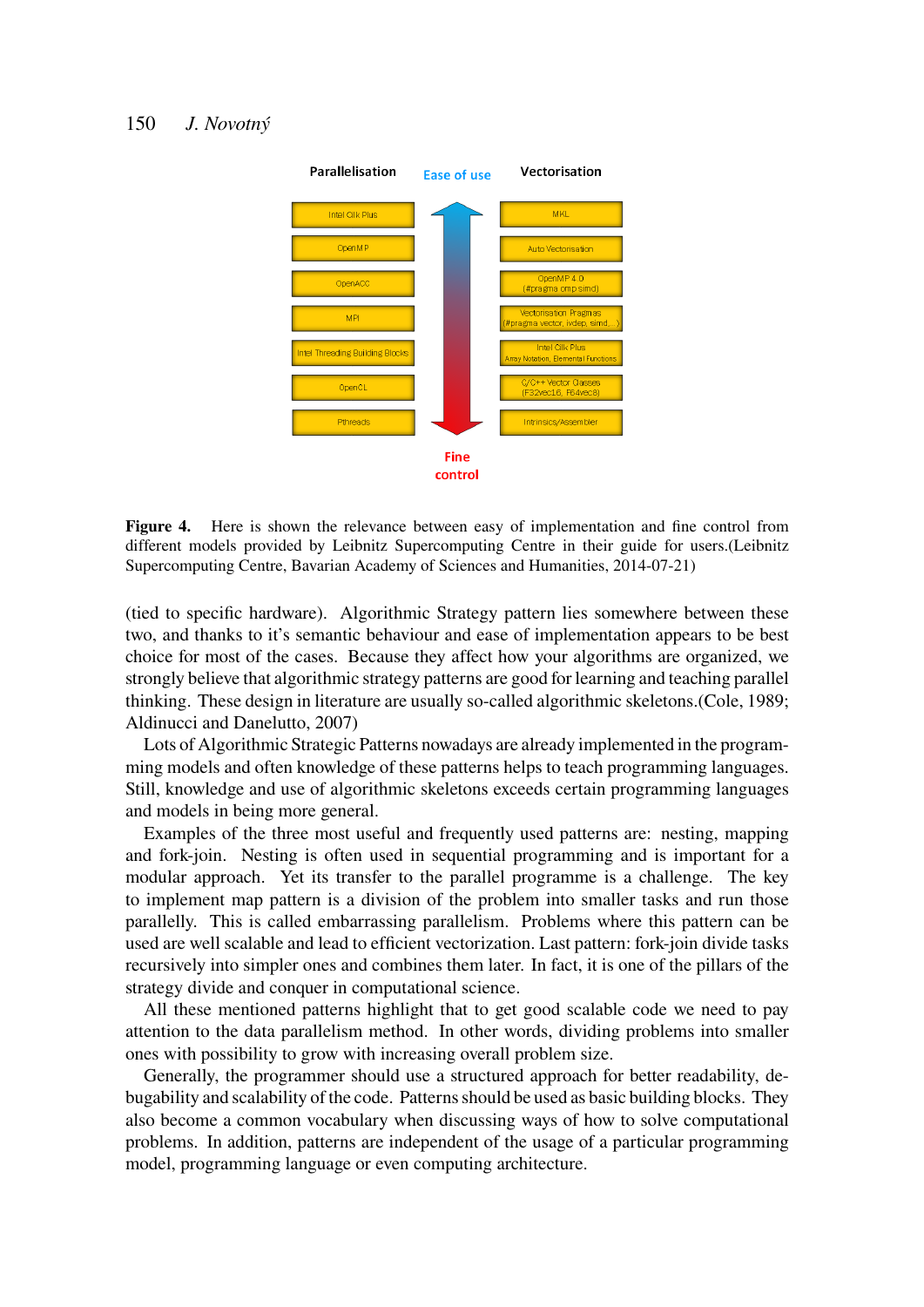# 5 SHORT OVERVIEW OF PARALLEL PROGRAMMING MODELS

The following paragraphs briefly describe selected programming models satisfying above mentioned properties.

### *Cilk Plus*

Cilk Plus is an extension of the programming languages C and C++ it supports task and data parallelism. It is very easy to use and compared to sequential code it differs only in adding keywords (i.e. cilk\_sync) and array section notation. This characteristic is mainly due to the fact that Cilk Plus is embedded into most compilers. In fact if you run Cilk Plus program with one thread it will act as the special keywords are ignored (serial illusion). Other features are:

- "Fork-join to support irregular programming patterns and nesting." (McCool et al., 2008)
- Parallel loops to support patterns such as map.
- Explicit vectorization by using array section like pragma simd.
- "Load balancing via work-stealing." (McCool et al., 2008)

For more information and specification see Intel (2014a).

#### *Threading Building Blocks (TBB)*

This is a C++ library under development by Intel. Because it is not a language extension it is supported by all standard (ISO C++) compilers. In order to run the blocks of code in parallel TBB requires the use of functors.

Just as Cilk Plus TBB supports parallelism based on the tasking model. In other words, the individual operations are considered as tasks and are dynamically allocated to each core using the library run-time engine and automating efficient use of the CPU cache.

TBB provides following features:

- "Template library supporting regular and irregular parallelism." (McCool et al., 2008)
- Support for certain pattern (fork-join, scan, reduction).
- Load balancing via work-stealing.

Advantage of TBB is in algorithms that are written with respect to the minimum assumption of data structure. The literature describes TBB as part of generic programming and C++ standard template library (STL) is a good example of its philosophy.

Commonly seen in practice are the use of the individual components of TBB with other programming models such as OpenMP and Cilk Plus. For more information and specification see Intel (2014b).

#### *Open Multi-Processing (OpenMP)*

OpenMP is a standard developed by a consortium of major brands in hardware and software. This is an application programming interface (API) that supports shared memory multiprocessing programming. OpenMP is based on using a set of compilation directives or pragmas in Fortran, C and C++.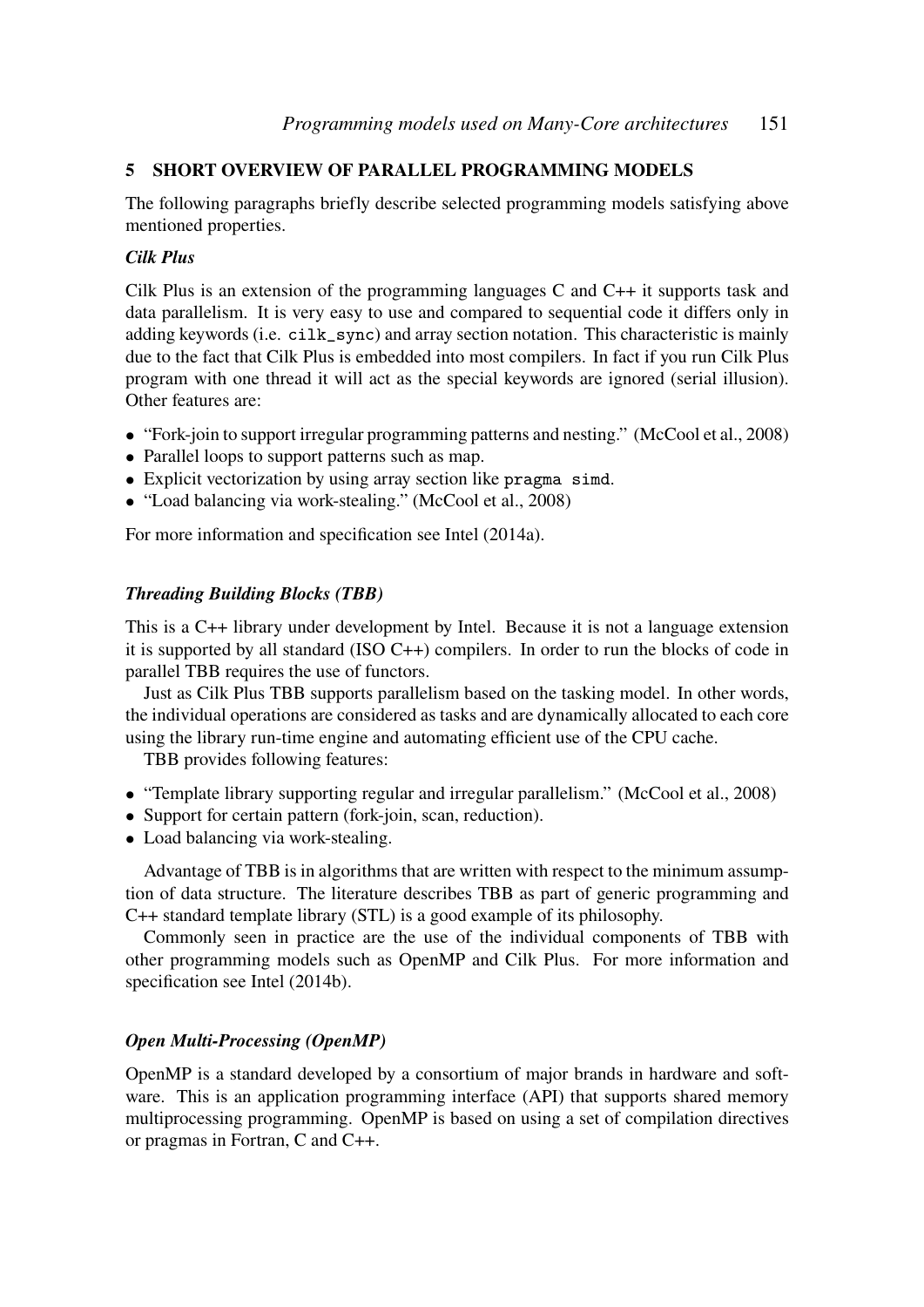In its essence OpenMP is based on multi-threading model, i.e. the main thread divide and run multiple threads sub-dividing the task among them. This property is especially beneficial for certain types of algorithms and memory hierarchy platforms often seen in high-performance computing (HPC). The main problem of the explicit threading model is mentioned oversubscription.

One of the advantages over Cilk Plus and TBB is the ability to explicitly manage threads using the thread ID and the number of threads to control how the work is mapped to threads. This feature is often used by HPC programmers. On the other hand, it is a limiting factor too. It prevents system to determine the load balancing.

In summary OpenMP interface provides following features:

- "A tasking model that supports execution by an explicit group of threads.
- Creations of group of threads that jointly execute a block of code.
- Support for atomic operations and locks."(McCool et al., 2008)

For more information and specification see OpenMP Architecture Review Board (2014).

#### *Array Building Blocks (ArBB)*

ArBB is compiler independent C++ library supporting data parallelism on different architectures such as multi-core processors, graphics processing unit (GPU), Intel Many Integrated Core Architecture (MIC). The parallelization is mediated by a set of operations which operate on a group of data. It provides following features:

- "High level programming language with elemental functions and vector operations.
- Offloading to attached many-core architectures without changing source code." (McCool et al., 2008)
- Safe by default: preventing parallel programming bugs such as deadlocks and data races.

This programming model is classified as a high-level programming language. It was developed by Intel as experimental library. During October 2012 was announced discontinuation of development in favour of Cilk Plus and TBB.(Intel, 2011)

#### *Open Computing Language (OpenCL)*

OpenCL is an open standard maintained by the Khronos group and is used for writing programs that can execute on heterogeneous machines such as CPUs, GPUs, fieldprogrammable gate arrays (FPGAs) and others.

OpenCL framework divides computing system into two parts: CPU (host) and accelerators (devices). Therefore, it includes a kernel language<sup>10</sup> and an API for data management and execution of the kernels on the devices from the host.

As a low-level language is primarily designed for performance programming. This fact requires more effort from programmers to specify computations into detail and often write different versions of kernel for each class of devices.

Although OpenCL is not considered as mainstream among programmers as the previous models, we believe that it has it's place among others and should not be ignored. For more information and specification see OpenMP Architecture Review Board (2014).

<sup>10</sup> The language is a standard C99 including certain features.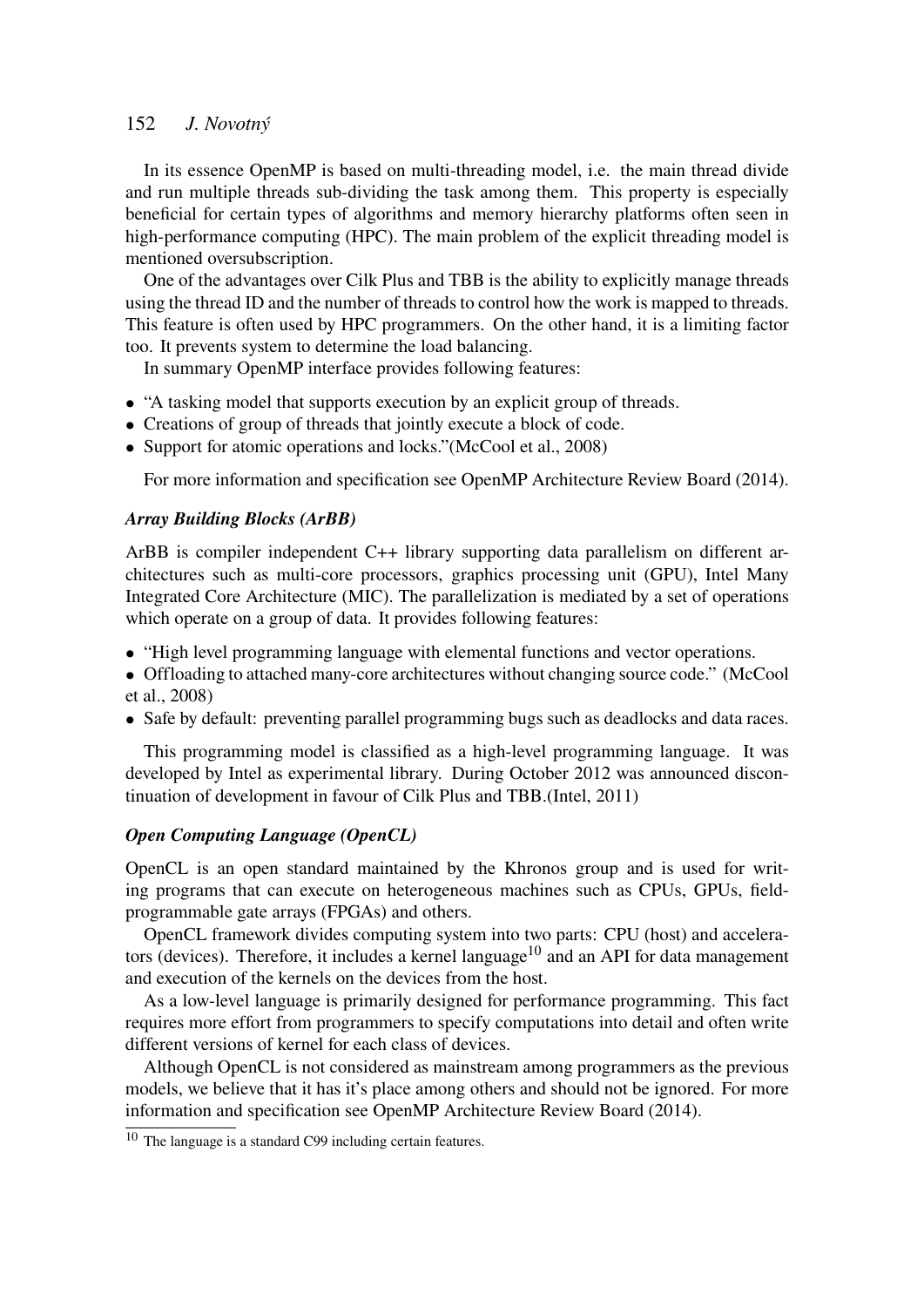#### *Compute Unified Device Architecture (CUDA)*

CUDA is a parallel computing platform using primarily GPUs. It is developed by NVIDIA Corporation and its implemented on graphics cards of their brand.

For software engineers CUDA is programming model accessible through a set of accelerated libraries, compilation directives (OpenACC) and as an extension of C/C++ and Fortran languages with using specific compilers.

Despite this programming model does not comply the requirement for portability and works only on certain devices, is it highly extended and used in computational science. For example third party wrappers are available for Python, Java, Perl, MATLAB, and also software Mathematica have its native support.

In addition to OpenCL, CUDA is for beginning programmers a little easier and has very good documentation on the Web (nVidia, 2014-08-01). This and the above mentioned are arguments why it should be one of the options in deciding which programming model to use.

# **CONCLUSION**

Mainstream computers and other electronic devices around us are changing in its essence and to be able to get better performance and scalability of old or new software we need to switch to a new concept of thinking. Furthermore, as we have shown in Section 2 programmers cannot rely on so-called serial illusion any-more. We reached the three walls: power wall, memory wall and ILP wall. Because of that we are driven by the need to change to the explicit parallel programming.

Today in computer science and in science in general are increasingly used heterogeneous systems, i.e. systems based on multi-core and many-core computational units. To make better use of these machines, it is good to use parallel programming models. Some examples of programming models and their properties we described in Section 5.

Furthermore, to achieve effective programming, it is the best practice to use parallel patterns. They are easily scalable, debugable and among computational scientists settle basic vocabulary. That is why we want to stress that usage of parallel patterns and models is for a computational scientist inevitable.

# ACKNOWLEDGEMENTS

I would like to express my special thanks to Karel Adámek and Anna Janíková for their valuable and constructive suggestions during writing this paper and for many consultations. The presented work was supported by EU grant Synergy CZ.1.07./2.3.00/20.0071

## **REFERENCES**

- Aldinucci, M. and Danelutto, M. (2007), Skeleton-based parallel programming: Functional and parallel semantics in a single shot, *Computer Languages, Systems & Structures*, 33(3-4), pp. 179–192, ISSN 14778424.
- Buschmann, F., Meunier, R., Rohnert, H., Sommerlad, P. and Stal, M. (1996), *Pattern-Oriented Software Architecture Volume 1: A System of Patterns*, Wiley, Chichester ; New York, ISBN 9780471958697.